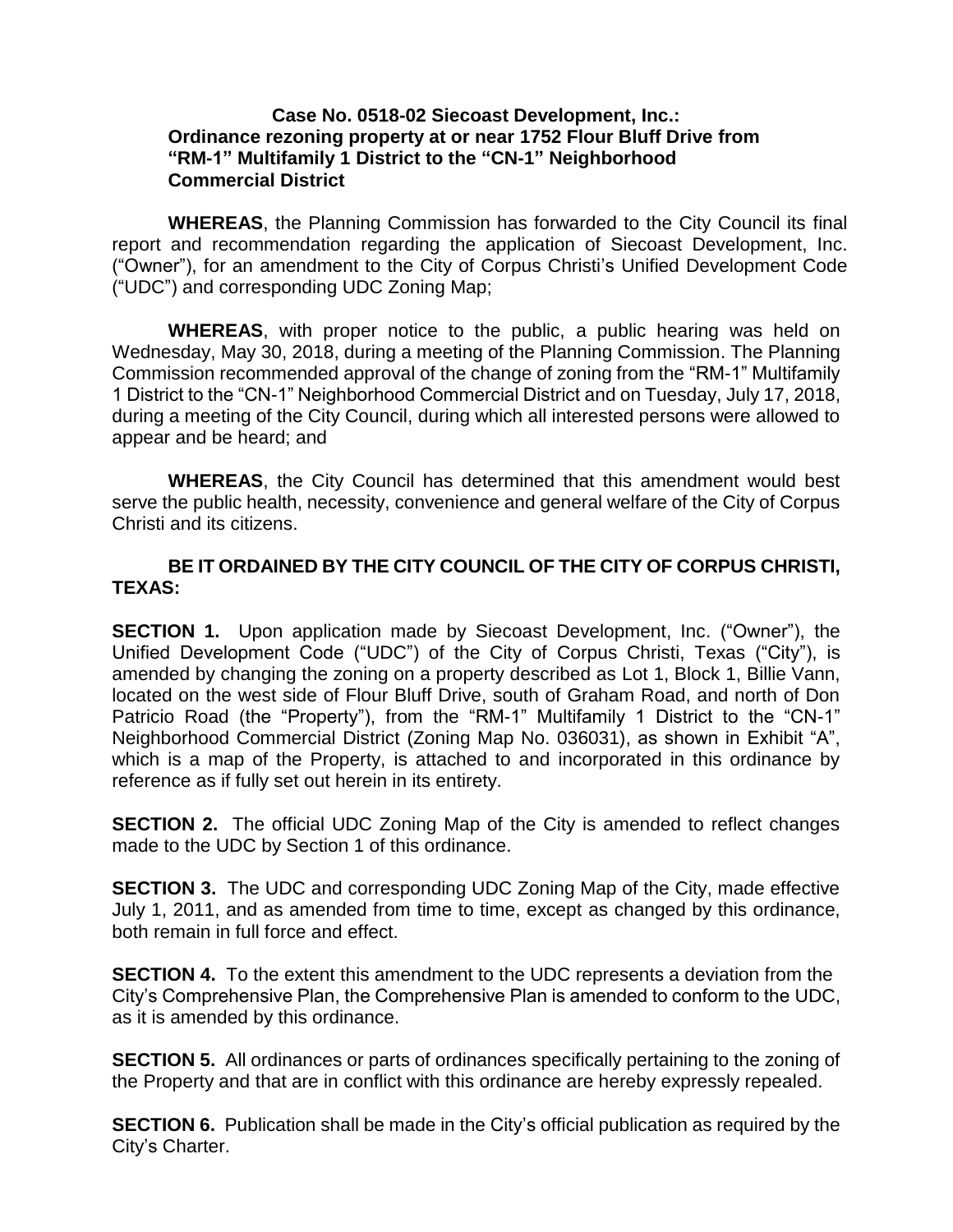That the foregoing ordinance was read for the first time and passed to its second reading on this the \_\_\_\_\_ day of \_\_\_\_\_\_\_\_\_\_, 2018, by the following vote:

| Joe McComb            | <b>Ben Molina</b>  |  |
|-----------------------|--------------------|--|
| <b>Rudy Garza</b>     | <b>Everett Roy</b> |  |
| Paulette Guajardo     | Lucy Rubio         |  |
| <b>Michael Hunter</b> | <b>Greg Smith</b>  |  |
| Debbie Lindsey-Opel   |                    |  |

That the foregoing ordinance was read for the second time and passed finally on this the \_\_\_\_\_\_\_ day of \_\_\_\_\_\_\_\_\_\_\_\_\_\_\_, 2018, by the following vote:

| Joe McComb            | <b>Ben Molina</b>  |  |
|-----------------------|--------------------|--|
| <b>Rudy Garza</b>     | <b>Everett Roy</b> |  |
| Paulette Guajardo     | Lucy Rubio         |  |
| <b>Michael Hunter</b> | <b>Greg Smith</b>  |  |
| Debbie Lindsey-Opel   |                    |  |
|                       |                    |  |

PASSED AND APPROVED on this the \_\_\_\_\_\_\_ day of \_\_\_\_\_\_\_\_\_\_\_\_\_\_, 2018.

ATTEST:

\_\_\_\_\_\_\_\_\_\_\_\_\_\_\_\_\_\_\_\_\_\_\_\_\_\_\_\_\_\_\_\_ \_\_\_\_\_\_\_\_\_\_\_\_\_\_\_\_\_\_\_\_\_\_\_\_\_ Rebecca Huerta **Comb** Joe McComb City Secretary **Mayor** Mayor